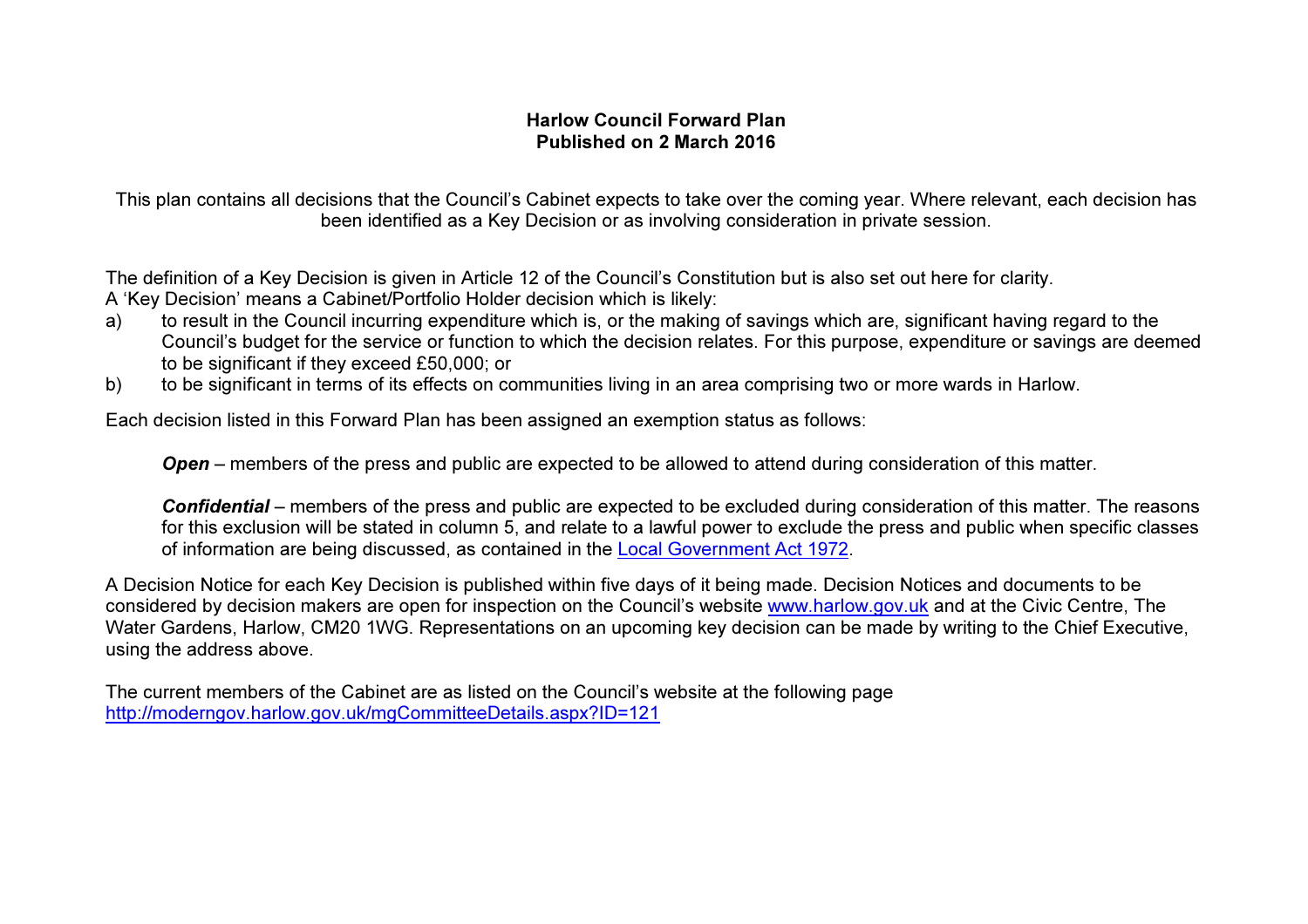| Ref.        | <b>Decision title</b>                                                   | <b>Decision</b><br><b>Maker</b> | <b>Expected</b><br>Date of<br><b>Decision and</b><br>Ward(s)<br>affected | <b>Key Decision and private</b><br>consideration status | <b>Documents to</b><br>be considered<br>by decision<br>maker | <b>Portfolio Holder and</b><br><b>Lead Officer</b>                                                                                                          |
|-------------|-------------------------------------------------------------------------|---------------------------------|--------------------------------------------------------------------------|---------------------------------------------------------|--------------------------------------------------------------|-------------------------------------------------------------------------------------------------------------------------------------------------------------|
| 1004<br>245 | Joint Finance and<br>Performance Report,<br>Quarter 3 2015/16           | Cabinet                         | 31 Mar 2016                                                              | Key decision: Yes<br>Likely exemption status:<br>Open   | Officer's report                                             | Portfolio Holder for<br>Resources (Councillor<br>Mike Danvers)<br>Simon Freeman                                                                             |
| 1004<br>246 | <b>Housing Revenue</b><br>Account, Quarter 3<br>2015/16                 | Cabinet                         | 31 Mar 2016                                                              | Key decision: Yes<br>Likely exemption status:<br>Open   | Officer's report                                             | Portfolio Holder for<br><b>Housing (Councillor</b><br>Rod Truan), Portfolio<br><b>Holder for Resources</b><br>(Councillor Mike<br>Danvers)<br>Simon Freeman |
| 1004<br>247 | <b>Capital Programmes</b><br><b>Quarter 3 Finance</b><br>Report 2015/16 | Cabinet                         | 31 Mar 2016                                                              | Key decision: Yes<br>Likely exemption status:<br>Open   | Officer's report                                             | Portfolio Holder for<br><b>Resources (Councillor</b><br>Mike Danvers),<br>Portfolio Holder for<br><b>Housing (Councillor</b><br>Rod Truan)<br>Simon Freeman |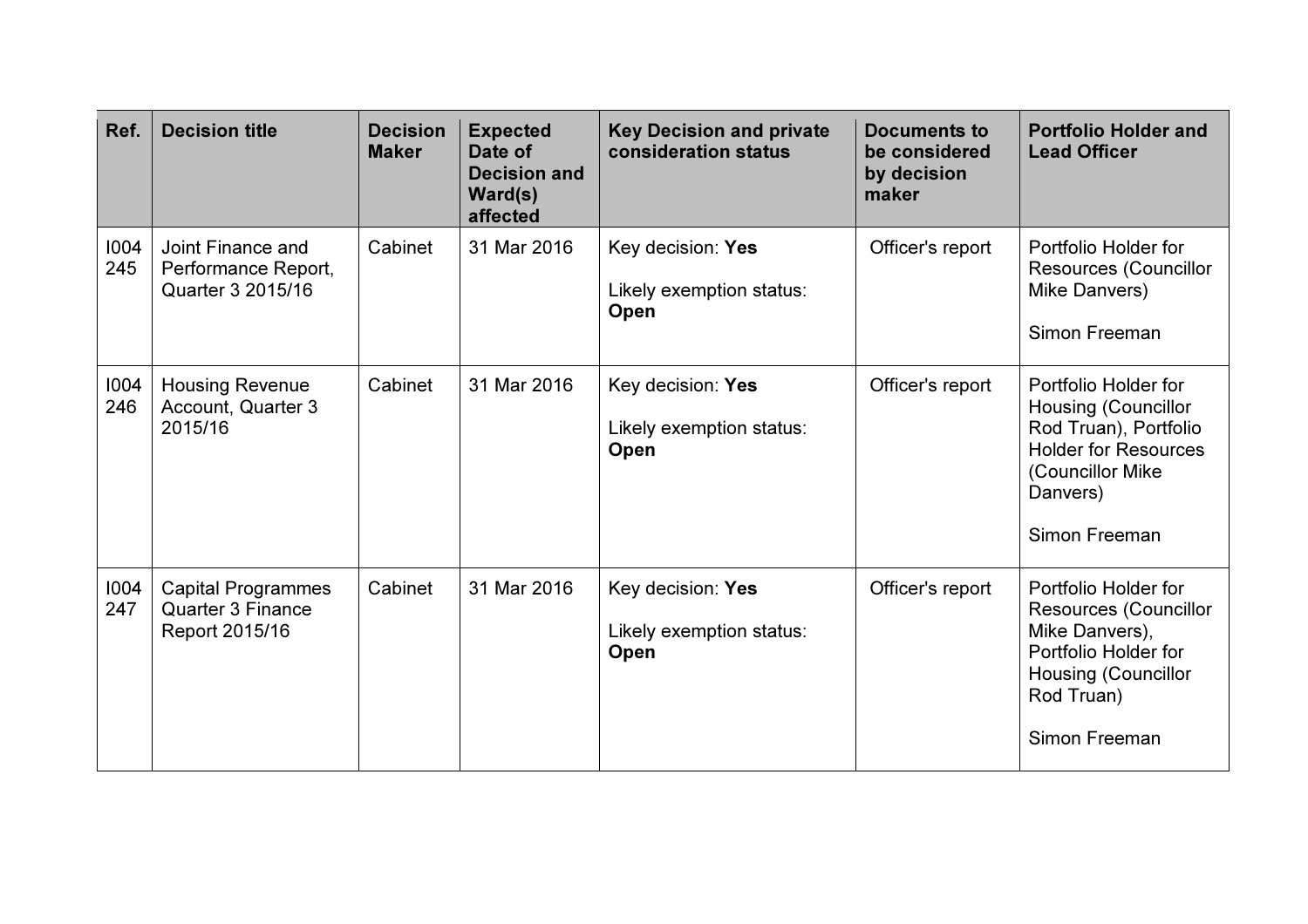| Ref.        | <b>Decision title</b>                                                                                                                        | <b>Decision</b><br><b>Maker</b> | <b>Expected</b><br>Date of<br><b>Decision and</b><br>Ward(s)<br>affected | <b>Key Decision and private</b><br>consideration status | Documents to<br>be considered<br>by decision<br>maker | <b>Portfolio Holder and</b><br><b>Lead Officer</b>                                                               |
|-------------|----------------------------------------------------------------------------------------------------------------------------------------------|---------------------------------|--------------------------------------------------------------------------|---------------------------------------------------------|-------------------------------------------------------|------------------------------------------------------------------------------------------------------------------|
| 1004<br>187 | <b>Approval of Tender</b><br>(District Heating<br>Schemes - Tany's<br>Dell, Halling<br>Hill/Commonfields,<br>Risdens, and<br>Rosemary Close) | Cabinet                         | 31 Mar 2016<br>Mark Hall:<br>Netteswell;<br>Old Harlow;<br>Staple Tye    | Key decision: Yes<br>Likely exemption status:<br>Open   | Officer's report                                      | Portfolio Holder for<br><b>Housing (Councillor</b><br>Rod Truan)<br><b>Andrew Murray</b>                         |
| 1005<br>536 | <b>Prentice Place</b><br><b>Regeneration Options</b><br>Appraisal                                                                            | Cabinet                         | 31 Mar 2016<br><b>Harlow</b><br>Common                                   | Key decision: Yes<br>Likely exemption status:<br>Open   | Officer's report                                      | Portfolio Holder for<br>Regeneration &<br><b>Enterprise (Councillor</b><br>Tony Durcan)<br>Jane Greer            |
| 1005<br>343 | Confirmation of<br>proposed Old Harlow<br><b>Article 4 Direction</b>                                                                         | Cabinet                         | 31 Mar 2016<br>Old Harlow                                                | Key decision: No<br>Likely exemption status:<br>Open    | Officer's report                                      | Portfolio Holder for<br>Regeneration &<br><b>Enterprise (Councillor</b><br>Tony Durcan)<br><b>Graeme Bloomer</b> |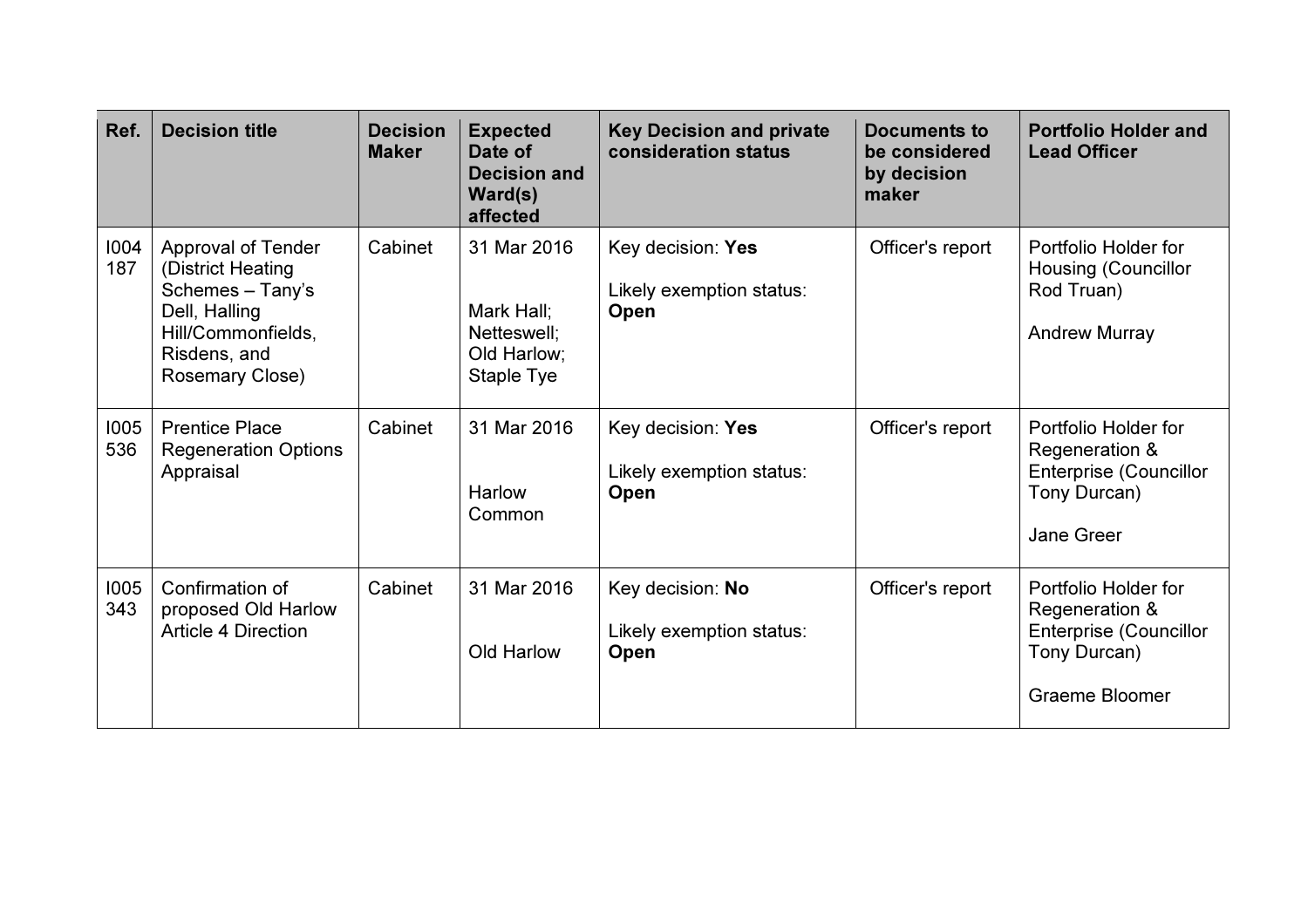| Ref.        | <b>Decision title</b>                                 | <b>Decision</b><br><b>Maker</b> | <b>Expected</b><br>Date of<br><b>Decision and</b><br>Ward(s)<br>affected | <b>Key Decision and private</b><br>consideration status                                                                                                                                                                                    | <b>Documents to</b><br>be considered<br>by decision<br>maker | <b>Portfolio Holder and</b><br><b>Lead Officer</b>                                                               |
|-------------|-------------------------------------------------------|---------------------------------|--------------------------------------------------------------------------|--------------------------------------------------------------------------------------------------------------------------------------------------------------------------------------------------------------------------------------------|--------------------------------------------------------------|------------------------------------------------------------------------------------------------------------------|
| 1004<br>928 | Carbon Management<br><b>Plan 2016</b>                 | Cabinet                         | 31 Mar 2016                                                              | Key decision: Yes<br>Likely exemption status:<br>Open                                                                                                                                                                                      | Officer's report                                             | Portfolio Holder for<br>Regeneration &<br><b>Enterprise (Councillor</b><br>Tony Durcan)<br><b>Graeme Bloomer</b> |
| 1004<br>288 | <b>Essex Building Control</b><br><b>Business Case</b> | Cabinet                         | <b>July 2016</b>                                                         | Key decision: Yes<br>Likely exemption status:<br><b>Contains some</b><br>confidential<br>Information relating to the<br>financial or business affairs<br>of any particular person<br>(including the authority<br>holding that information) | Officer's report                                             | Portfolio Holder for<br>Regeneration &<br><b>Enterprise (Councillor</b><br>Tony Durcan)<br>Graeme Bloomer        |
| 1004<br>189 | <b>Customer Services</b><br>Strategy                  | Cabinet                         | <b>July 2016</b>                                                         | Key decision: Yes<br>Likely exemption status:<br>Open                                                                                                                                                                                      | Officer's report                                             | Portfolio Holder for<br><b>Youth and Community</b><br>(Councillor Emma<br>Toal)<br><b>Jane Greer</b>             |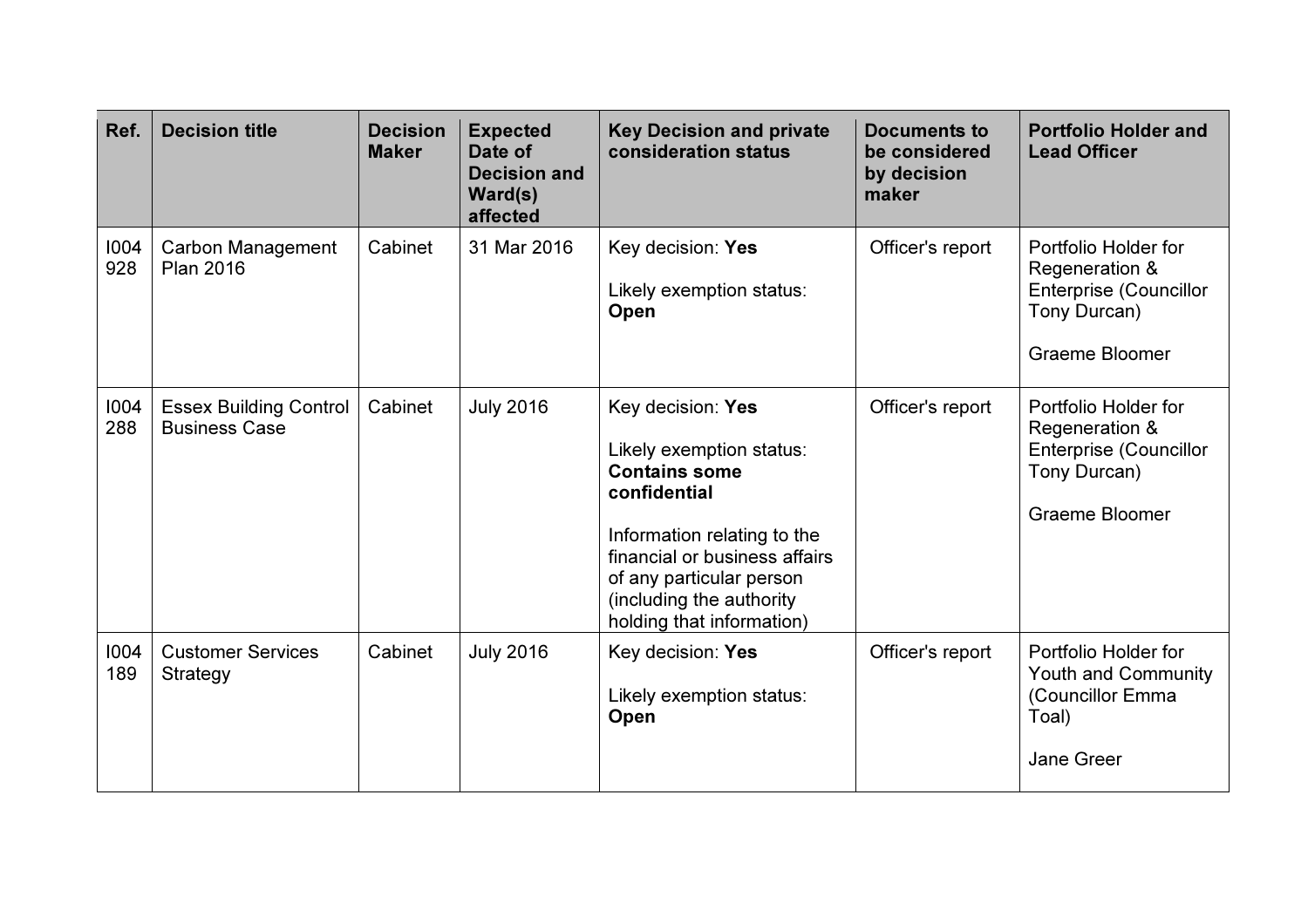| Ref.        | <b>Decision title</b>                                                                | <b>Decision</b><br><b>Maker</b> | <b>Expected</b><br>Date of<br><b>Decision and</b><br>Ward(s)<br>affected                                                                                         | <b>Key Decision and private</b><br>consideration status | <b>Documents to</b><br>be considered<br>by decision<br>maker | <b>Portfolio Holder and</b><br><b>Lead Officer</b>                                                               |
|-------------|--------------------------------------------------------------------------------------|---------------------------------|------------------------------------------------------------------------------------------------------------------------------------------------------------------|---------------------------------------------------------|--------------------------------------------------------------|------------------------------------------------------------------------------------------------------------------|
| 1001<br>163 | <b>Non Housing Asset</b><br><b>Management Strategy</b>                               | Cabinet                         | <b>July 2016</b>                                                                                                                                                 | Key decision: Yes<br>Likely exemption status:<br>Open   | Officer's report                                             | Portfolio Holder for<br>Regeneration &<br><b>Enterprise (Councillor</b><br>Tony Durcan)<br><b>Graeme Bloomer</b> |
| 1002<br>951 | <b>Review of Complaints</b><br>Procedure<br>Performance<br><b>Timescales</b>         | Cabinet                         | <b>July 2016</b>                                                                                                                                                 | Key decision: No<br>Likely exemption status:<br>Open    | Officer's report                                             | Portfolio Holder for<br><b>Youth and Community</b><br>(Councillor Emma<br>Toal)<br>Jane Greer                    |
| 1001<br>170 | <b>Local Development</b><br>Plan - approval of<br>statutory consultation<br>document | Cabinet                         | <b>July 2016</b><br>Subject to the<br>outcomes of<br>the duty to co-<br>operate<br>process and<br>availability of<br>technical<br>evidence from<br>third parties | Key decision: No<br>Likely exemption status:<br>Open    | Officer's report                                             | Portfolio Holder for<br>Regeneration &<br><b>Enterprise (Councillor</b><br>Tony Durcan)<br><b>Graeme Bloomer</b> |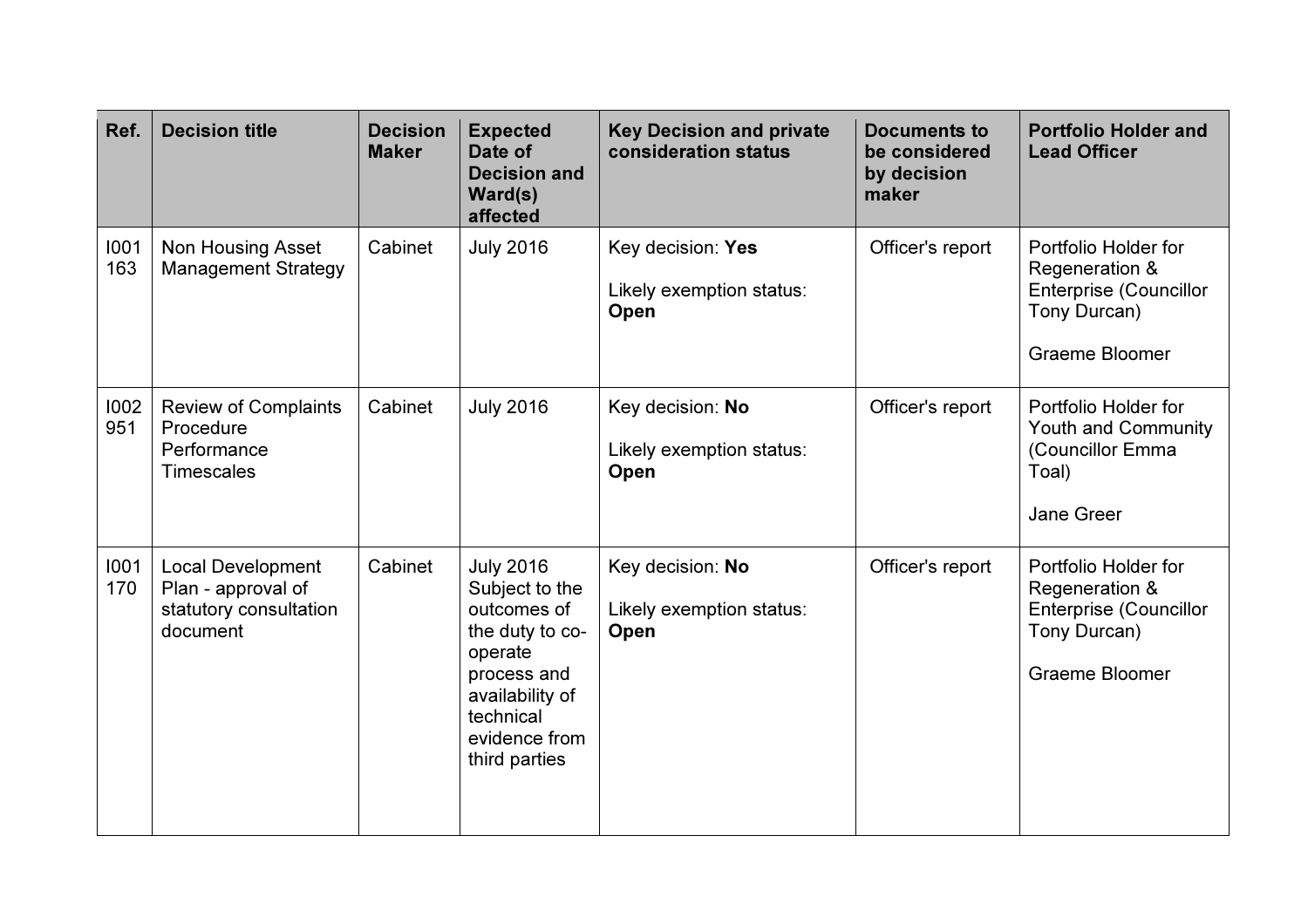| Ref.        | <b>Decision title</b>                                 | <b>Decision</b><br><b>Maker</b> | <b>Expected</b><br>Date of<br><b>Decision and</b><br>Ward(s)<br>affected | <b>Key Decision and private</b><br>consideration status | Documents to<br>be considered<br>by decision<br>maker | <b>Portfolio Holder and</b><br><b>Lead Officer</b>                                                           |
|-------------|-------------------------------------------------------|---------------------------------|--------------------------------------------------------------------------|---------------------------------------------------------|-------------------------------------------------------|--------------------------------------------------------------------------------------------------------------|
| 1004<br>193 | Selection of operator<br>for Harlow Enterprise<br>Hub | Cabinet                         | <b>July 2016</b>                                                         | Key decision: Yes<br>Likely exemption status:<br>Open   | Officer's report                                      | Portfolio Holder for<br>Regeneration &<br><b>Enterprise (Councillor</b><br>Tony Durcan)<br><b>Jane Greer</b> |
| 1004<br>195 | Economic<br><b>Development Strategy</b><br>for Harlow | Cabinet                         | <b>July 2016</b>                                                         | Key decision: Yes<br>Likely exemption status:<br>Open   | Officer's report                                      | Portfolio Holder for<br>Regeneration &<br><b>Enterprise (Councillor</b><br>Tony Durcan)<br><b>Jane Greer</b> |
| 1004<br>191 | <b>Community Wellbeing</b><br>Strategy                | Cabinet                         | November<br>2016                                                         | Key decision: Yes<br>Likely exemption status:<br>Open   | Officer's report                                      | Portfolio Holder for<br><b>Youth and Community</b><br>(Councillor Emma<br>Toal)<br><b>Jane Greer</b>         |